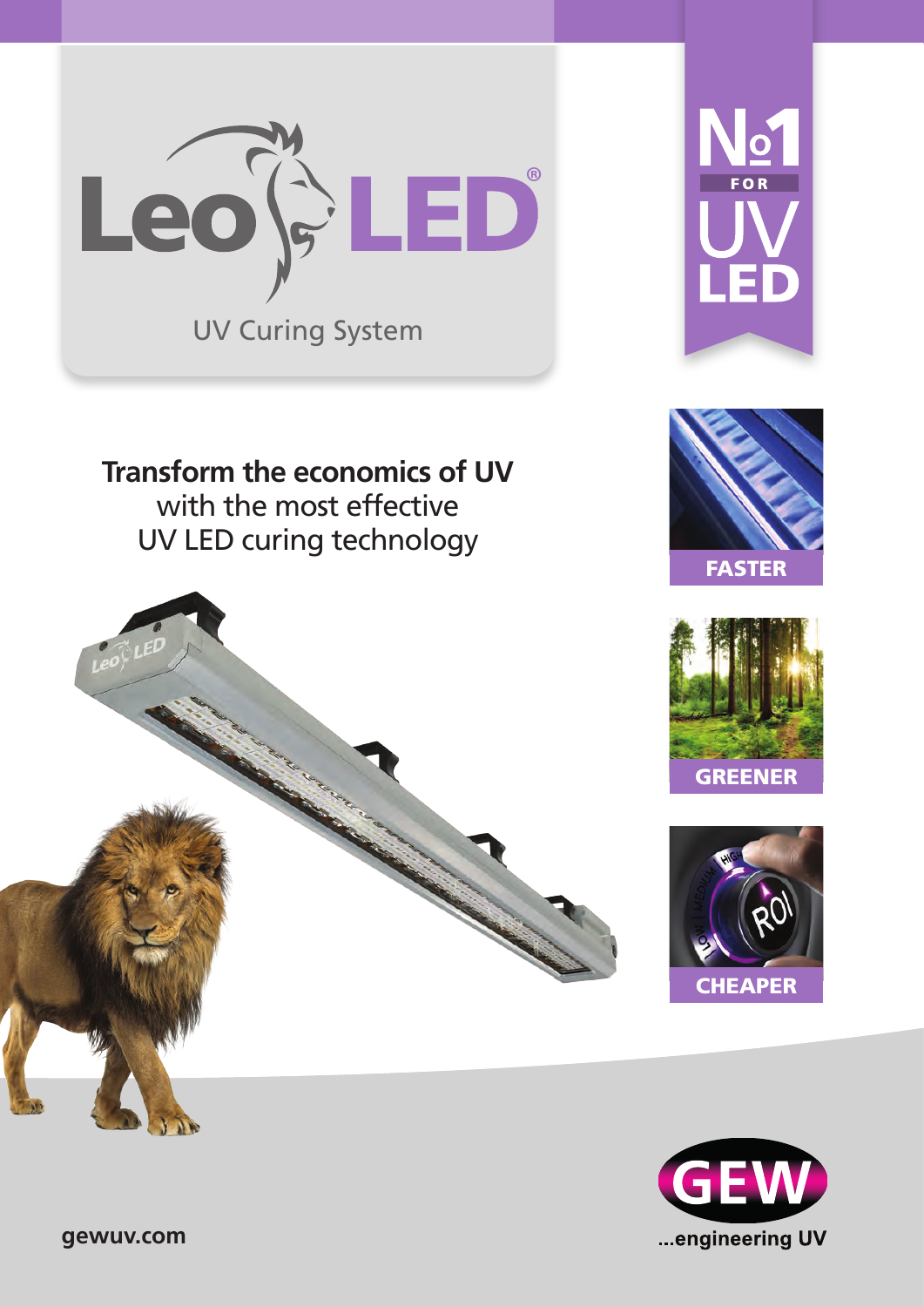# gewuv.com



### **<sup>1</sup> Most efficient curing**

- Large window gives maximum light extraction.
- Longer dwell time gives highest dose.

#### **<sup>2</sup> Ultimate reliability**

- Tough IP67 design protects LEDs at all times.
- Waterproof seals make for easy cleaning.

#### **<sup>3</sup> Fits anywhere**

- 40 x 100mm profile can fit on any machine.
- GEW's familiar cassette design is provided as standard.

# **<sup>4</sup> Water-cooled**

- Silent operation improves factory ambience.
- No air movement or dirty filters for sensitive processes.



#### **<sup>5</sup> Thermal management**

• Extensive investment and years of research and development have resulted in unrivalled thermal management. This is the secret behind LeoLED's game-changing performance.

#### **<sup>6</sup> Condensation protection**

• Innovative warm water cooling system prevents condensation, even in the hottest and most humid environments.

#### **<sup>7</sup> Temperature control**

• Embedded temperature sensors constantly monitor the LEDs to ensure safe, long term operation and reliability.

#### **Charlie Anderson**  Managing Director, C & D Print Media, England

#### Using GEW LED UV on a Heidelberg SM74 press

"*Instant drying means that we can follow on with any finishing process immediately after printing. It's one of those things… you wonder how you ever got along without it.*"

**Chris Manley** President, Graphco, Ohio, USA

#### Representing RMGT in the USA

"*GEW has been the ultimate technology partner for Graphco and our customers. An RMGT press powered by LeoLED UV is the gold standard.*"

# **Specification**

| Max electrical power                  | 88W/cm                       |
|---------------------------------------|------------------------------|
| Wavelength                            | 395nm**                      |
| Irradiance at window                  | $30W / cm^2*$                |
| Typical dose @ 100m / min             | $270$ m J / cm <sup>2*</sup> |
| Maximum length                        | 170cm                        |
| Standard cross section                | 100mm W x 40mm H             |
| Cooling                               | Water                        |
| Standard max<br>operating temperature | 40°C (104°F)                 |
| Standard max humidity                 | Non-condensing               |

\* Measured under standard GEW lab conditions with a standard lamphead configuration \*\* 365nm, 385nm & 405nm available upon request





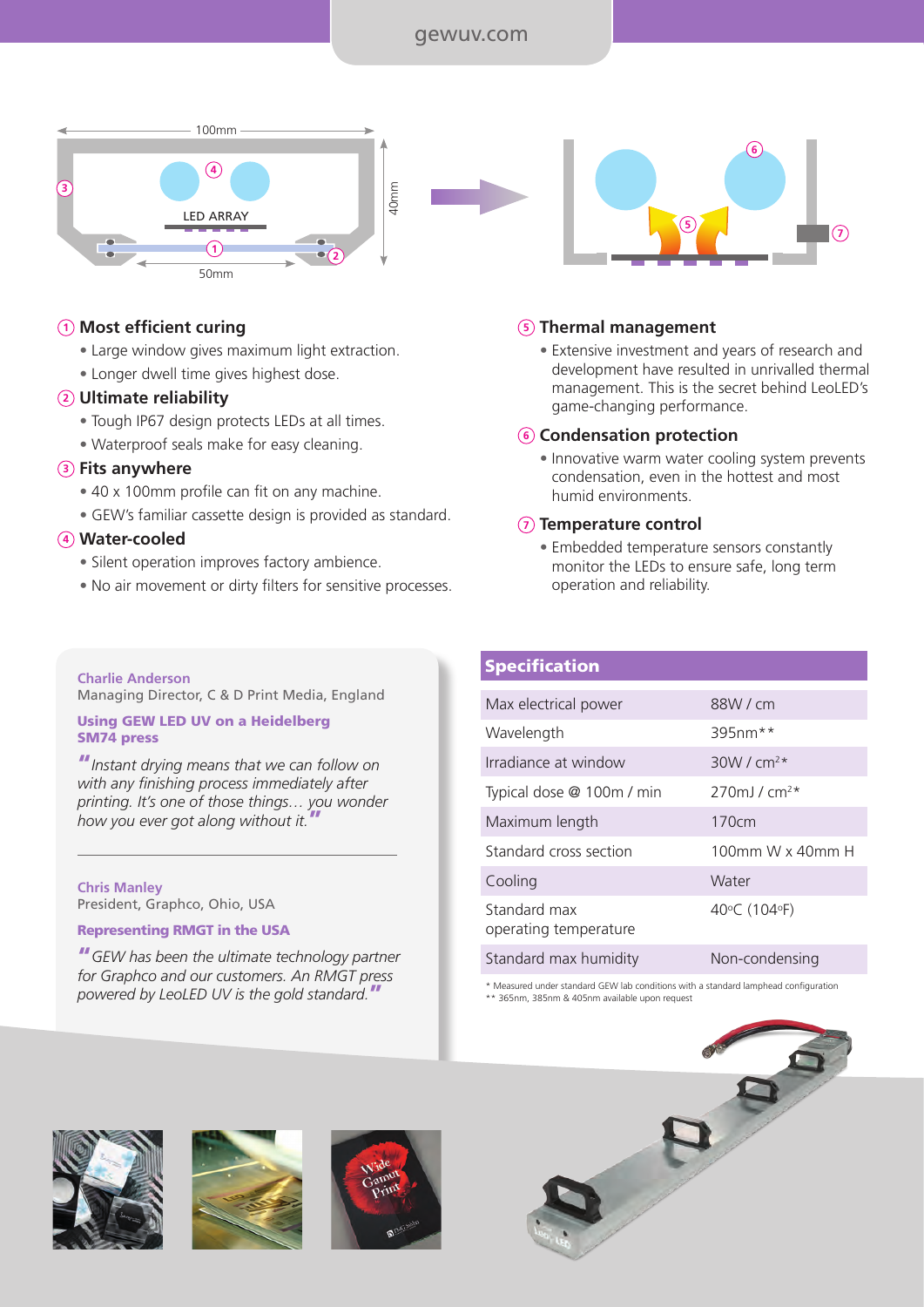

# **Modular Lamp Array** (MLA)

The MLA is a customisable arrangement of LED mounting positions on a printing press.

Lamps can be freely moved between any position to change curing configuration and adapt to the job at hand. For highly demanding applications (such as B1 LED coating at 18,000sph) multiple lamps can be placed in tandem at the end of the press.



**Lampheads movable to any mounting position**

**Carl Zetterström** Printing & Postpress Manager, TMG Stockholm, Sweden

Using GEW LED UV on a Manroland 700 HiPrint, 8-colour perfecting press

"*I would say that if you have tried LED UV, you would never run a regular offset press again.*"



# Why use GEW UV LED?



#### **Turnkey solutions**

GEW deliver a complete integrated UV curing solution. Along with lampheads, cooling equipment, power supply and user control systems, GEW provides custom designed mounting and shielding for a seamless integration on your press.

# **Faster turnaround**



Instant ink drying enables immediate finishing and despatch of jobs. Sheets can be folded, cut, bound and processed right away, reducing work-in-progress and significantly shortening lead-times.

# **Print without limitations**

UV LED inks enable printing on almost all stock types including PE, PET, PU, synthetic paper etc. and bring added value and increased product diversity with coated and uncoated papers, plastics and foil laminated sheets.

Unlike UV lamps, LEDs emit little infrared heat towards the substrate. This avoids common issues such as high pile temperatures, curling of heat-sensitive materials and loss of moisture in paper.



## **Ultimate productivity and peace of mind**

No moving parts for low maintenance and no warmup/cool-down mean less UV related downtime, which increases press productivity. Furthermore, GEW offers up to 3 years LED warranty, irrespective of running hours.



#### **Reduced energy consumption**

LED instant on-off means that no energy is consumed when the press is idle. The higher electrical efficiency of LEDs and the purity of UV output allow typical energy savings of over 70%, compared to H-UV or IR lamp systems.



## **No marking, no sealer or spray powder**

UV LED inks and varnishes are 100% cured instantly after the LED lamp. Marking of sheets in the delivery or perfecting process is eliminated and machine varnish or sealer is no longer necessary. No spray powder is required, removing widespread contamination and associated cleaning and maintenance.



# **Sharper dots and vibrant colours**

GEW's LEDs achieve sharper dots, more vibrant colours and a higher quality finished product.

# Transform your offset press

**Leo<sup>(2</sup>LED** 

Also available configured for web presses